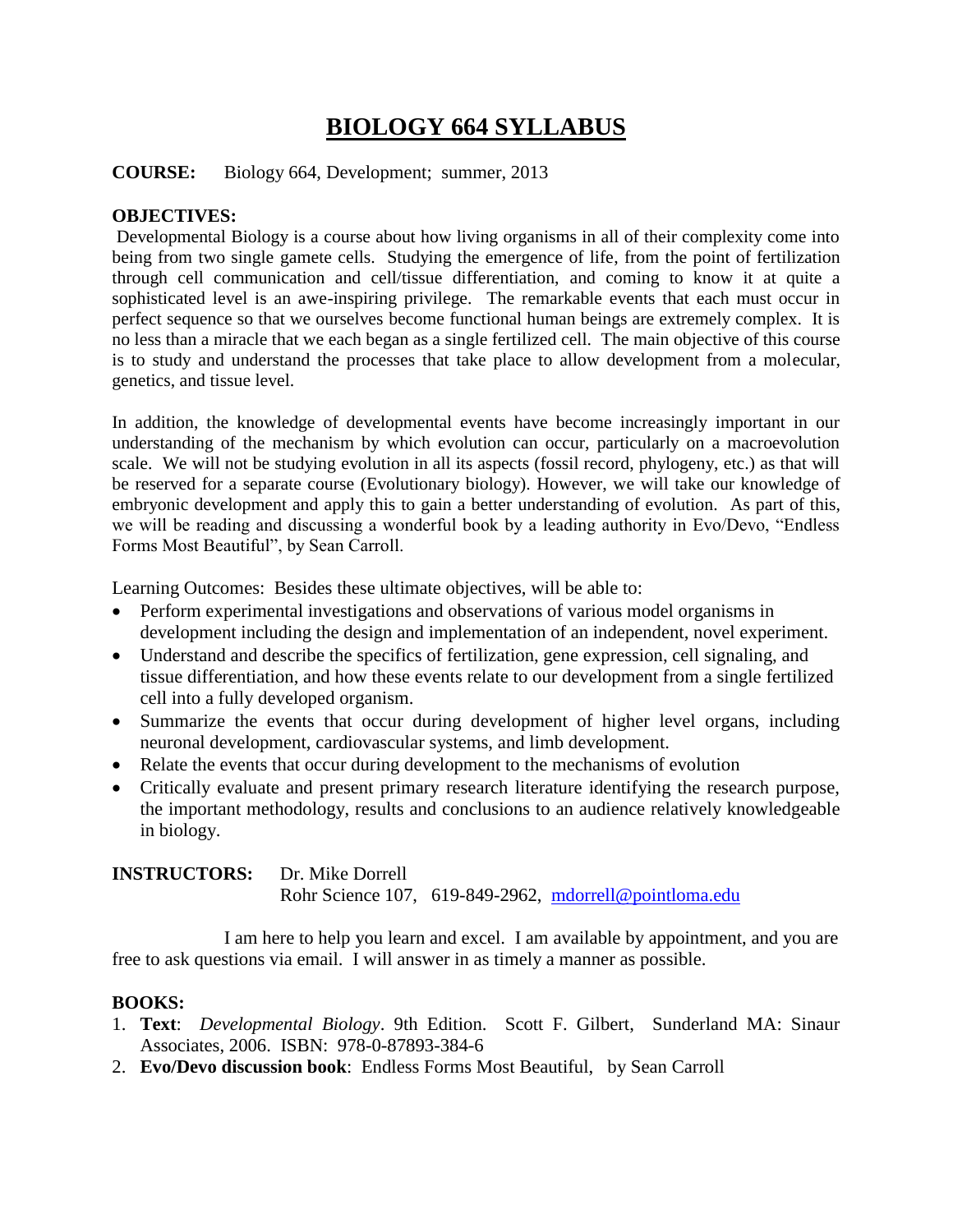#### **GRADING:**

| Final exam                                                         | 25%  |
|--------------------------------------------------------------------|------|
| Quizzes                                                            | 10%  |
| Scientific American Article summaries $(\sim 400 - 500$ words) 10% |      |
| "Just In" Discussion Moderator Role                                | 10%  |
| Participant Role                                                   | 4%   |
| Student led learning                                               | 10%  |
| <b>Endless Forms Most Beautiful Moderator Role</b>                 | 10%  |
| Participant Role                                                   | 4%   |
| Laboratory participation                                           | 5%   |
| Teratogen experiment write-up                                      | 12%  |
| <b>Total</b>                                                       | 100% |

#### **ATTENDANCE:**

This is an accelerated course and as such, attendance at lectures and lab sessions is required. Obviously things can happen that are out of anyone's control, but absences will only be accepted in extenuating circumstances. Wherever possible, these should be discussed with the professors in advance. In addition to attendance, you are expected to participate in class discussions. There are aspects of the course that are designed for you to lead discussion. For each of these, regardless of whether you are leading, you are expected to be prepared and ready to participate in the discussion. In addition, both professors lecture in a discussion style manner and thus you are expected to be prepared and willing to participate by volunteering to answer questions as we go and asking questions whenever you are confused. You should read ahead so that you can participate effectively and for your own benefit of learning.

#### *JUST OUT* **(JOURNAL CLUB):**

A major aspect of keeping up to date with current scientific findings entails reading current primary literature and discussing the findings with colleagues. There will be 5 primary articles assigned throughout the three weeks. Most of these will be fairly recent (within the last few years), although a couple will be seminal articles in stem cell and developmental biology research from the last decade. We will be discussing these articles together in class. Each person will be assigned to a group of 2-3 that will be in charge of presenting the major findings of the article in a journal club / discussion style format. Each group will be assigned one article to lead. *All students who are not presenting are expected to have read the article. A big part of this evaluation will be based on participation in the discussion, even when you are not assigned to present the article.*

#### **STUDENT LED LEARING**:

There will be 5 topics throughout the semester where the students will be presenting the topic. Some of these topics are background review that are important for the more advanced material that we will be studying that day, and other topics may be an introduction or basic part of a developmental topic we are covering. Students will be assigned to groups of 2-3 and each group will be assigned one topic. On your day of presentation, you are expected to bring material that teaches / presents the background to the other students. This may be in the form of a powerpoint lecture / discussion, class activities, etc. It should be set for ~45 minutes to 1 hour.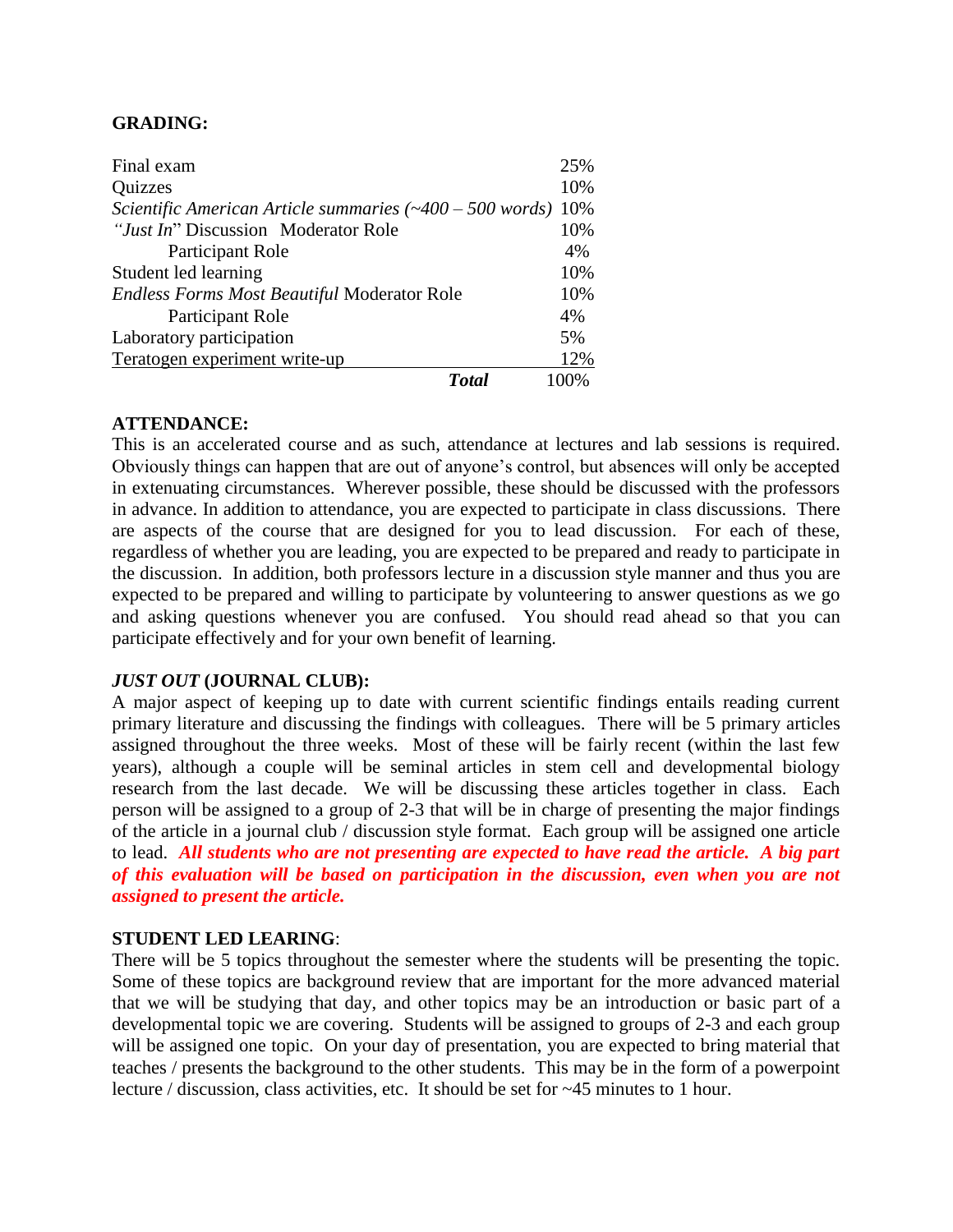#### **ENDLESS FORMS MOST BEAUTIFUL**:

Along with the text, we will be reading a wonderful book that artfully presents the basic ideas of evolutionary developmental biology by one of the premier Evo/Devo scientists, Sean Carroll. This book does a wonderful job of tying together the major concepts of the course. We will be reading, and discussing this book throughout the course. As with the other two student-led discussions, each person will be assigned (within a group) one discussion to lead. This is expected to be a discussion with every member of the class, but the assigned group is expected to be ready with some prepared slides of the major concepts, and discussion questions to help keep the discussion focused and moving. You are expected to read the text even when you are not presenting in order to be able to participate in the discussions (a component of your grade). This supplementary reading will also help you understand the main aspects of the material.

#### **LAB REPORTS:**

Most of the laboratory activities are mainly to expose you to the methods and model systems by which developmental biology is studied. We hope that you will share in our awe at being able to observe embryogenesis with your own eyes. For some of the labs, you may be expected to turn in your observations and drawings, along with some answered questions regarding the labs. However, I realize that this is a very difficult and accelerated 3-week course so I will not be making you write lab reports except for the one self-designed lab. For this lab, you will identify a teratogen of choice (think about things that pregnant women are supposed to steer clear from, or look up common teratogens online, etc.) that you wish to study using the zebrafish development. You will design the experiment, including the appropriate controls, determine a physiologically relevant concentration of the teratogen, and implement the experiment to determine any affects of the teratogen on embryonic development. You are expected to write a full formal report for this one experiment (abstract, background, materials and methods, results, and discussion).

#### **SCIENTIFIC AMERICAN ARTICLES:**

We will be reading and discussing 3 relatively simple overviews that relate to particular developmental topics. These are designed give you an overview of what we are discussing, even while we are diving into some of the more intimate details. This may also be useful for you as you think about how to teach or present some of this material to your own students. You will be expected to write and turn in a short summary of each of these (~500 words) that 1) summarizes the article and its main points, 2) discusses how this fits into our understanding of development and / or evolution, and 3) a short reflection (one short paragraph) on your own thoughts of the topic having read the article. This last part can be in the form of several options such as … a brief summary of what you learned, what this made you consider, your thoughts on the evidence presented, and/or how you might use this to teach your own students.

### **QUIZZES / TAKE-HOME EXAMS:**

There will be periodic quizzes throughout the course covering the assigned reading and the recent topics discussed in class. Quizzes are meant to help keep you on track and to ensure that you are understanding the material as we go. They should help you sort out that which you understand well from that which you still need to study more thoroughly. For all of these, you may use all available materials, but you may not consult with each other, unless otherwise instructed at the beginning of the quiz / exam.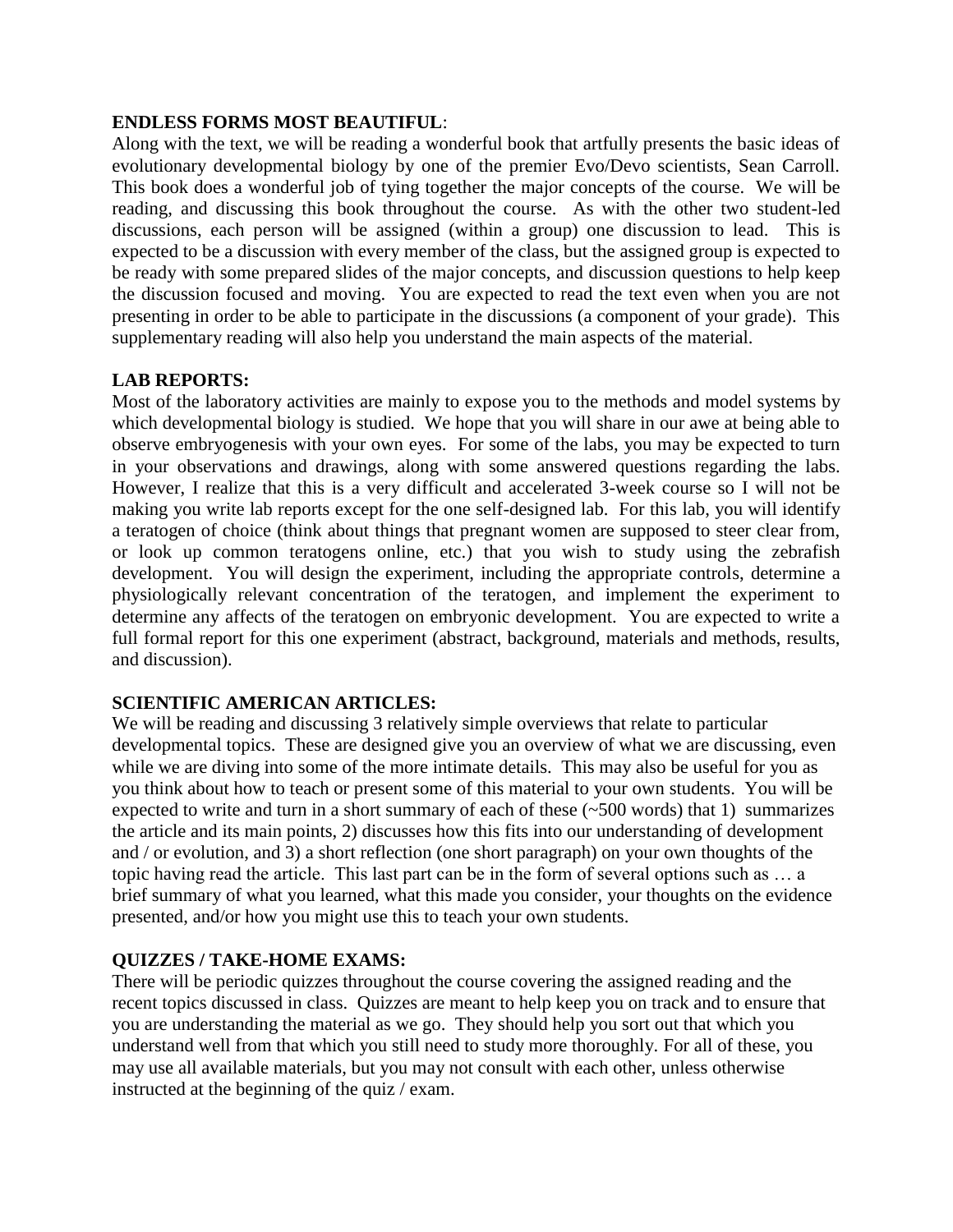#### **FINAL EXAM:**

The course will culminate in a final take-home final exam. My goal is to get this exam to you on the Wednesday of the last week of class allowing you to bring specific questions to us on Thursday (the last day of class). This exam will be open book and is intended to make you think about, connect, and integrate all the material that we have covered in the class. As an accelerated course, much of the material will fly by quickly and this will force you to revisit the material, think about it more thoroughly, and unify the different concepts discussed throughout the course. You are allowed to use any resources for this exam except each other. You may not work together or discuss the exam while you are taking it. You will have until Monday morning at 8:00 a.m. to finish the exam. Our goal in developing the exam will be develop questions that the typical student will be able to complete in 8 to 12 hours. Some will take a little longer to produce a product with which they are pleased, others may be able to accomplish the same task in less time, but that's the approximate time frame we will have in mind for the final exam.

#### **Week 1** Monday 1 Tuesday 1 Wednesday 1 Thursday 12:00 – 1:00 1:00 - 1:30 **Introduction to the course and Student led learning (group 1); fate mapping; Page 17 - 23.**  $1:30 - 2:00$  $\sqrt{2.00-2.30}$  **History of developmental biology (text pp. 12 - 17)**  $2:30 - 3:00$ 3:00 – 3:30 **Observe chick embryos / discuss teratogen experiment** 3:30 - 4:00 4:00 - 4:30 **Student led learning (group1 cont.) : Discussion of Sci. Am.**  4:30 - 5:00  $5:00 - 5:30$ EFMB; Chapters 1 - 2 Science article (on Eclass) Cell Article on IPS cells Text: Ch 1: Ch. 2 (pgs 30 - 52) Text; Pgs 109 - 119 Text; Chapter 3 Pgs 69 - 84 axolotl lab  $\overline{EFMB}$  chapters 3 - 4  $\overline{Text; Ch4, Ch. 5}$  Pgs 159 - 165 think about teratogen hthink about teratogen Quiz #1 **Due: summary of Sci Am article Just out (Group 1); (Honeybee epigenetics; SCIENCE; VOL 319, 28 MARCH 2008 EFMB group 1; EFMB discussion on chapters 1 - 2; Specification (pages 109 induced pluripotent stem - 119) axolotl development and retinoic acid lab (during incubation, go over ways to study development) Ch. 3 Induction and competency Just Out (Group 2)- human cells. Cell 131, 861–872, November 30, 2007 Ch. 3 continued; cell adhesion and cell communicatioin EFMB Group 2; Chapters 3 - 4 developmental biology; fundamental questions, evo/devo rap Set up chick embryonic development lab. Discuss teratogens / teratogen experiment Stages of development; Developmental genetics (pp 6 11). Intro to epigenetics and gene compaction (pp. 31 - 35) Anatomy of a gene; importance of enhancers. Zebrafish observations** Reading for the next day: Scientific American article (Developmental Switches) Nature article on Nanog and pluripotency

### **COURSE SCHEDULE:** *Week 1:*

Purple  $=$  lab activity, Green  $=$  student led learning presentation, Blue  $=$  EFMB book discussion,  $Maron = Journal club article, Black = class lecture / professor-led discussion$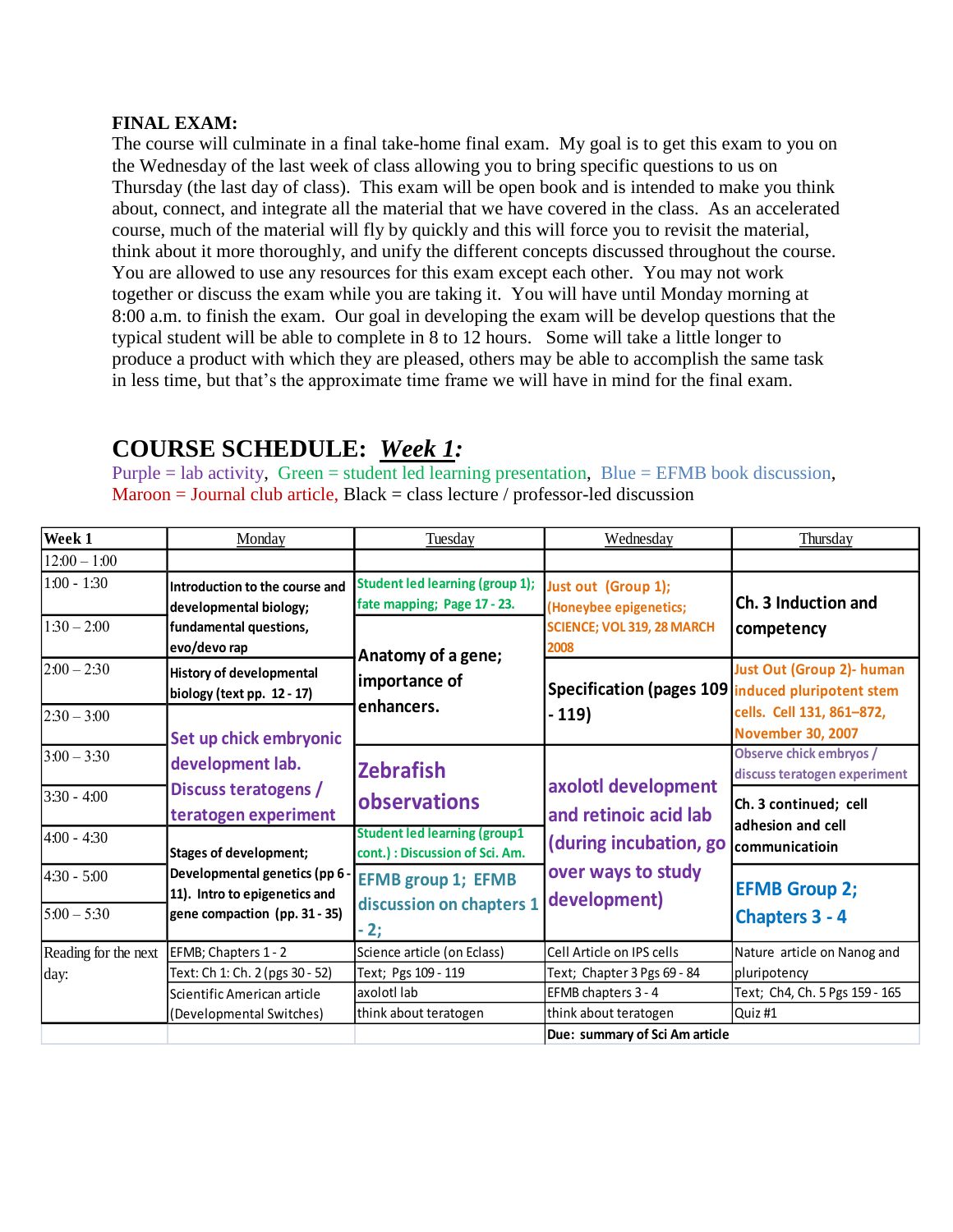#### **Monday**:

Main topics: Introduction to, and history of, evolutionary developmental biology. Stages of Development.

Lab activity: Chick embryonic development (begins),

Discussing the self-designed teratogen experiments

In-class student presentations / discussion leading: none

Readings for the next class:

Endless Forms most beautiful (EFMB), Chapters 1-2. Developmental biology text, Ch. 1, Ch. 2, Pages  $30 - 52$ Scientific American Article #1 (Developmental Switches)

#### **Tuesday**:

Main topics: Anatomy of a gene; Importance of enhancers during Development Lab activity: Zebrafish embryo observations / think about and discuss your teratogen ideas In-class student presentations discussion leading:

1) Student led learning; Fate mapping & Scientific American article

2) EFMB discussion; Chapters 1 - 2

Readings for the next class:

Developmental biology text, Pages 109 - 119

Just Out article: *Science* **319**, "Nutritional control of reproductive status in honeybees via DNA methylation." (available through Eclass)

Axolotl lab (available on Eclass)

#### **Wednesday**:

Main topics: Epigenetics; Types of specification

Lab activity: axolotl development and the effects of retinoic acid,

In-class student presentations / discussion leading:

Just Out (journal club); Science article; [epigenetics]

Readings for the next class:

Endless Forms most beautiful (EFMB), Chapters 3 - 4.

Developmental biology text, Ch. 3 pages 69 – 84.

Just out article: Cell 139, "Human Induced Pluripotent Stem Cells"

*Due*:  $400 - 500$  word summary of the Scientific American Article: "Switches"

#### **Thursday**:

Main topics: Cell communication in development; Induction and Competency

Lab activity: Observe chick embryonic development

Finalize teratogen plans / experiment

In-class student presentations / discussion leading:

1) Just out article: Cell (human iPSCs)

2) EFMB discussion: Chapters 3 – 4

Readings for the next class:

Developmental biology text, Ch. 4, Chapter 5 pages 159 - 165

Just Out article: *Nature*. 2012 "Control of Ground-state Pluripotency by Allelic Regulation of Nanog." (available through Eclass)

Suggestion: Work on the introduction and materials / methods section for your teratogen experiment write-up over the weekend.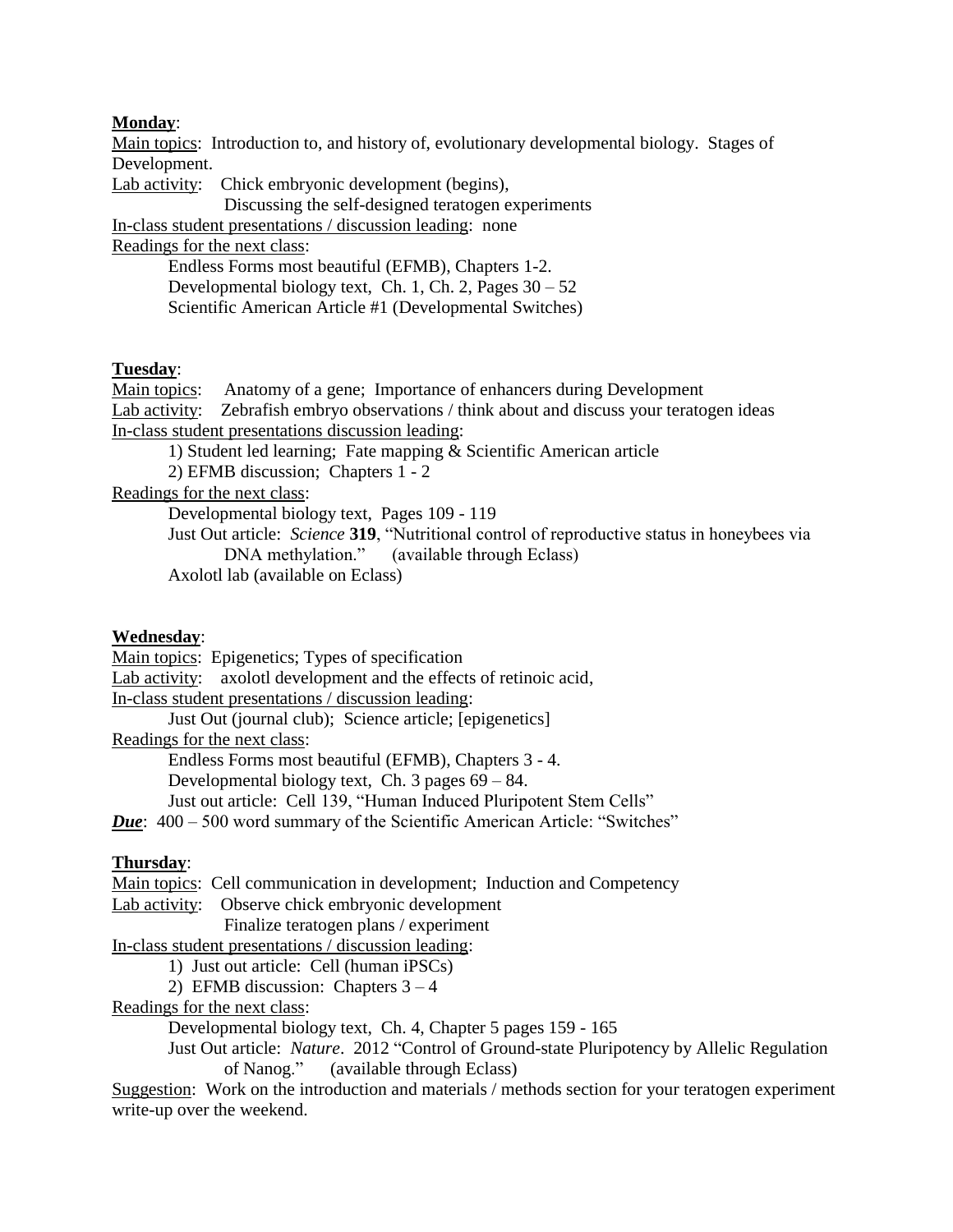# **COURSE SCHEDULE:** *Week 2:*

Purple = lab activity, Green = student led learning presentation, Blue = EFMB book discussion,  $Maron = Journal club article, Black = class lecture / professor-led discussion$ 

| Week 2                         | Monday                                                                                                                                                                                                                                                                                                         | Tuesday                                            | Wednesday                                                                                                                               | Thursday                                                |
|--------------------------------|----------------------------------------------------------------------------------------------------------------------------------------------------------------------------------------------------------------------------------------------------------------------------------------------------------------|----------------------------------------------------|-----------------------------------------------------------------------------------------------------------------------------------------|---------------------------------------------------------|
| $12:00 - 1:00$                 | Change rearing solution                                                                                                                                                                                                                                                                                        |                                                    | Change rearing solution                                                                                                                 |                                                         |
| $1:00 - 1:30$<br>$1:30 - 2:00$ | <b>Student led learning (Group 2);</b><br>Meiosis, egg, sperm, and<br>fertilization specificity (Text<br>pages 121 - 134)<br>Prevention of polyspermy,<br>sea urchins and mammalian<br>fertilization similarities<br>Set up Zebrafish<br>matings<br>Catch-up /<br>Cleavage and gastrulation<br>(Pgs 159 - 165) | Early mammalian<br>development (Pgs 287 -<br>310)  | Maternal effect genes<br>/ autonomous<br>specification                                                                                  | <b>Segmentation and</b><br>Hox genes (Pgs 218 -<br>235) |
| $2:00 - 2:30$                  |                                                                                                                                                                                                                                                                                                                |                                                    |                                                                                                                                         |                                                         |
| $2:30 - 3:00$                  |                                                                                                                                                                                                                                                                                                                |                                                    | <b>Zebrafish de-</b>                                                                                                                    |                                                         |
| $3:00 - 3:30$                  |                                                                                                                                                                                                                                                                                                                | <b>Teratogen experiment</b><br>(apply mutagen)     | chorionation.<br><b>Sand Dollar</b><br>fertilization lab                                                                                | <b>Teratogen follow-up;</b><br>part 1                   |
| $3:30 - 4:00$                  |                                                                                                                                                                                                                                                                                                                |                                                    |                                                                                                                                         |                                                         |
| $4:00 - 4:30$                  |                                                                                                                                                                                                                                                                                                                |                                                    |                                                                                                                                         | <b>EFMB group 4:</b>                                    |
| $4:30 - 5:00$                  | <b>Just Out (Group 3)- Control</b><br>of Pluripotency by Nanog;<br>Nature, 22 March 2012                                                                                                                                                                                                                       | <b>EFMB group 3; EFMB</b><br>discussion on Ch 5-6. | Student led learning (Group 3); Chapters 7 - 8<br><b>Morphogens: early anterior -</b><br>posterior patterning plans (Pgs<br>$218 - 226$ |                                                         |
| $5:00 - 5:30$                  |                                                                                                                                                                                                                                                                                                                |                                                    |                                                                                                                                         | Wrap-up of drosophila<br>development                    |
| Reading for the next           | EFMB; Chapters 5 - 6                                                                                                                                                                                                                                                                                           | Text; Pgs 203 - 217                                | EFMB Chapters 7 - 8                                                                                                                     | Nature article, wing spots                              |
| day:                           | Text: Ch. 8 (pgs 287 - 298, 300 -                                                                                                                                                                                                                                                                              |                                                    | Text; Chapter 6                                                                                                                         | Text; Pgs 311 - 320, 333 - 348.                         |
|                                | 310)                                                                                                                                                                                                                                                                                                           |                                                    |                                                                                                                                         | Sci. American. Article;<br>"What makes us human"        |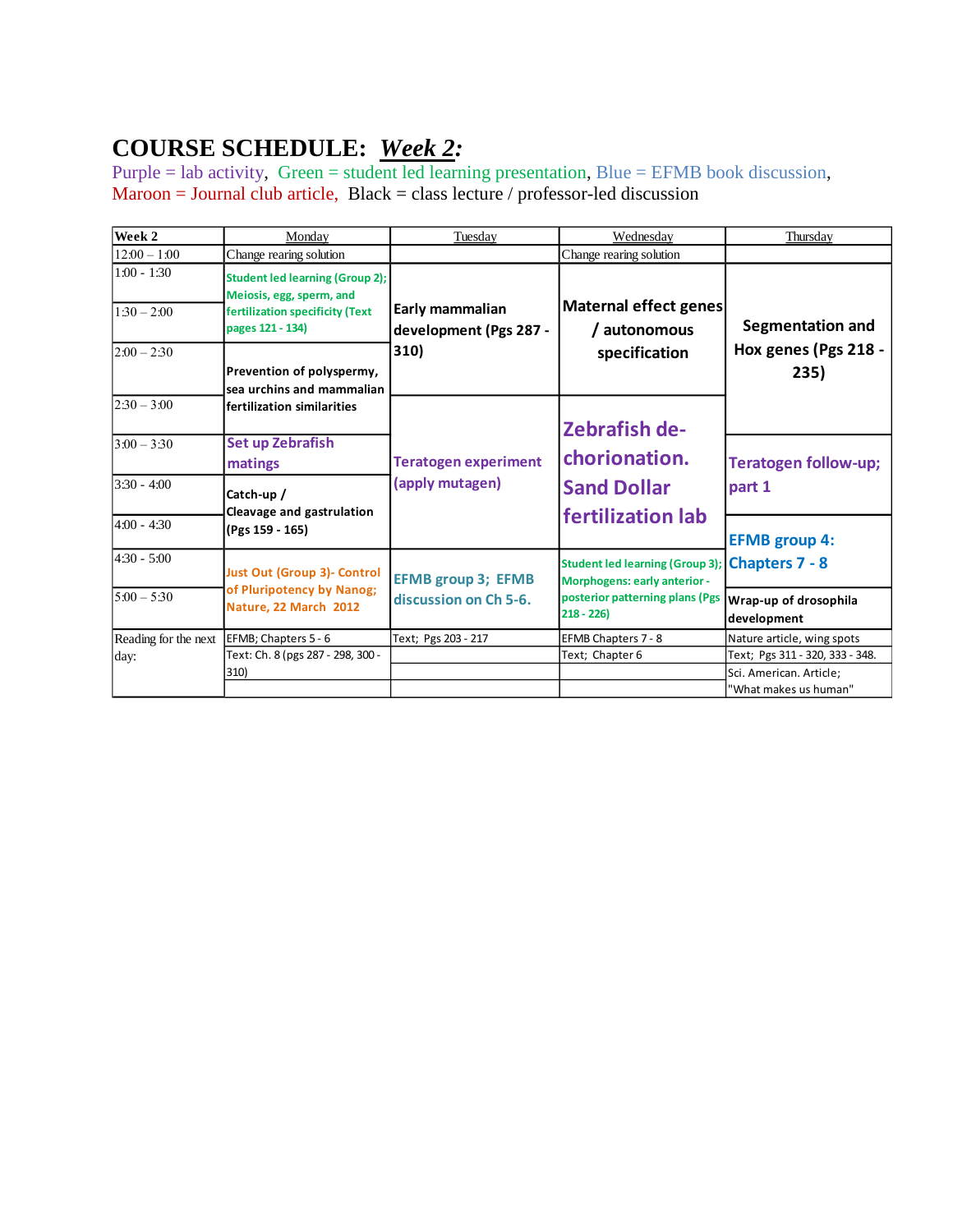#### **Monday**:

Main topics: Fertilization; species specificity and prevention of polyspermy. Early development events; cleavage and gastrulation. Lab activity: Set up zebrafish matings for teratogen experiment Continue observations of chick embryos In-class student presentations / discussion leading: 1) Student led learning on meiosis, sperm, egg, and species specificity 2) Just Out (journal club article); Nature 2012; [Nanog control of pluripotency] Readings for the next class: EFMB Chapters 5-6. Developmental biology text, Ch. 8 pages 287 – 298, 300 - 310

#### **Tuesday**:

| Main topics:                 | Early mammalian development                        |  |  |
|------------------------------|----------------------------------------------------|--|--|
| Lab activity:                | Perform teratogen experiment                       |  |  |
|                              | Continue observations of chick embryos             |  |  |
|                              | In-class student presentations discussion leading: |  |  |
|                              | 1) EFMB chapters $5 - 6$                           |  |  |
| Readings for the next class: |                                                    |  |  |
|                              | Developmental biology text, Ch. 6 pages 203 - 217  |  |  |

Suggestion: Work on your teratogen lab write-up. You should be able to complete the introduction and materials / methods section.

#### **Wednesday**:

| Main topics:                 | Maternal effect genes: What they are, and localization in the unfertilized egg                 |
|------------------------------|------------------------------------------------------------------------------------------------|
|                              | Drosophila development                                                                         |
| Lab activity:                | de-chorionation of zebrafish for teratogen lab                                                 |
|                              | Sand Dollar fertilization                                                                      |
|                              | In-class student presentations / discussion leading:                                           |
|                              | 1) Student led learn: morphogens and early dev. of the anterior -posterior axis in drosophila. |
| Readings for the next class: |                                                                                                |
|                              | Endless Forms most beautiful (EFMB), Chapters 7 - 8.                                           |

Developmental biology text, Ch. 6

#### **Thursday**:

Main topics: Development in Drosophila, Axis patterning, segmentation, and homeotic genes Lab activity: Teratogen experiment follow-up

Continue observations of chick embryos

In-class student presentations / discussion leading:

2) EFMB discussion: Chapters 7 - 8

Readings for the next class:

- 1) Developmental biology text, Ch. 8 pages 311 320, Ch 9 pages 333 348
- 2) Just Out article: Nature: 464:1143; "Morphogenetic gradients and speciation", by Sean Carroll (available through Eclass)
- 3) Scientific American Article: "What Makes Us Human"

Suggestion: Work on your teratogen lab write-up. Determine what your results mean, how they can be best represented, and write a draft of the results and discussion sections.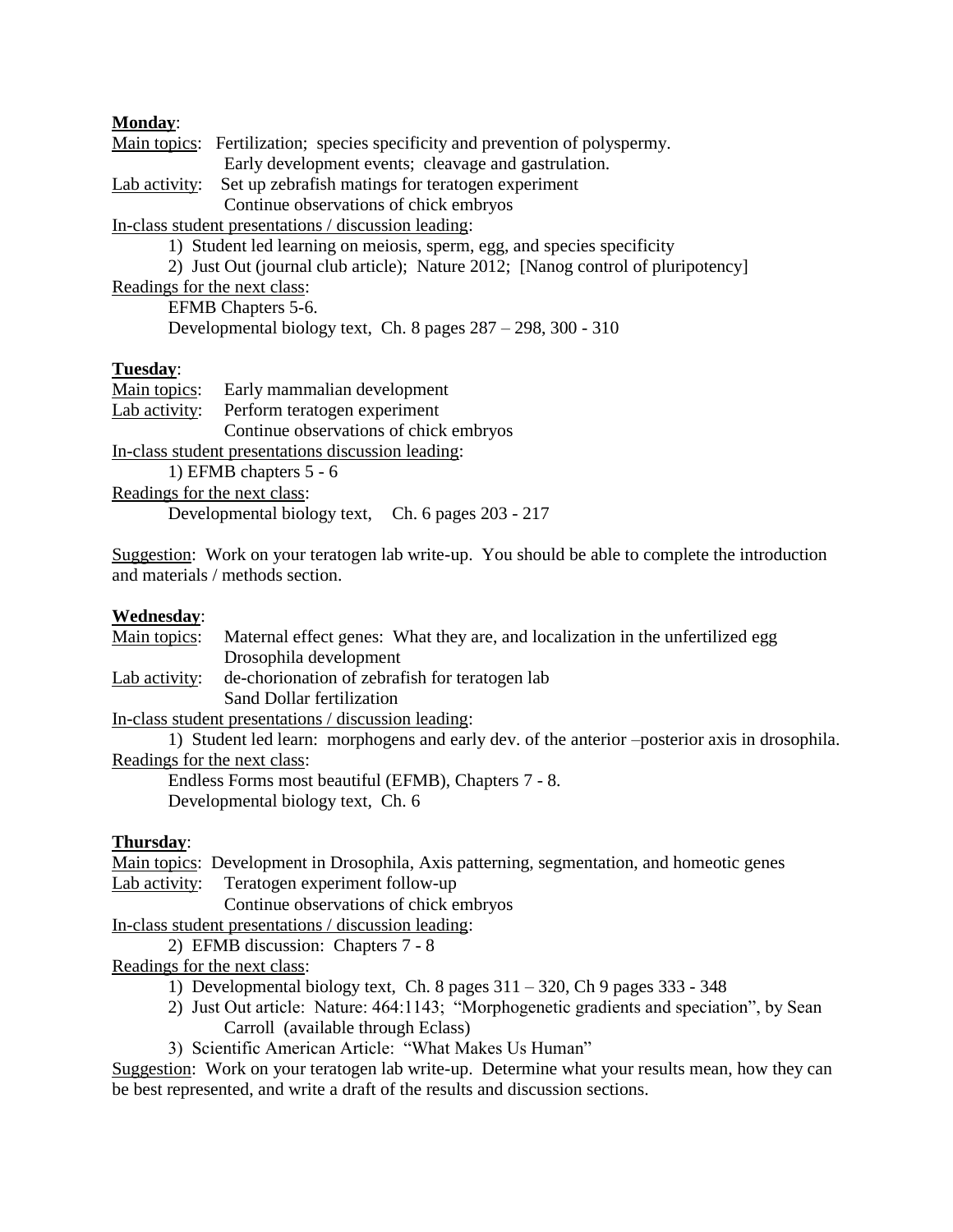# **COURSE SCHEDULE:** *Week 3:*

Purple = lab activity, Green = student led learning presentation, Blue = EFMB book discussion,  $Maroon = Journal club article, Black = class lecture / professor-led discussion$ 

| Week 3               | Monday                                                    | Tuesday                                                | Wednesday                                                                | Thursday                                                    |
|----------------------|-----------------------------------------------------------|--------------------------------------------------------|--------------------------------------------------------------------------|-------------------------------------------------------------|
| $12:00 - 1:00$       | Change rearing solution                                   |                                                        | Start wash on retinas.                                                   |                                                             |
| $1:00 - 1:30$        | <b>Mammalian axis</b>                                     |                                                        | <b>Just Out (Group 5)- GABA</b><br>role in determining motor             | Discussion on Sci. American<br>article "Limb bud formation" |
| $1:30 - 2:00$        | formation (Pgs 311 -<br>320)                              | <b>Neural Crest;</b><br>(Pgs 373 - 385)                | neuron numbers; PLoS<br><b>One, Feb 2013</b>                             | Limb bud formation (Pg                                      |
| $2:00 - 2:30$        | <b>Just Out (Group 4)- Modes</b>                          |                                                        | <b>Heart development</b>                                                 | $488 - 501$                                                 |
| $2:30 - 3:00$        | of Specification / Wing<br>spots; Nature, April 2010      | <b>Retina dissection and</b>                           | (Pgs 445 - 454)                                                          |                                                             |
| $3:00 - 3:30$        | teratogen follow-up;<br>Part 2                            | axolotl follow-up.<br>discuss the                      | <b>Student led learning (Group 5);</b><br><b>Blood vessel growth and</b> | NOVA video on Evo /<br>Devo; "What Darwin                   |
| $3:30 - 4:00$        | <b>Student led learning (group</b>                        | morphogenic reasons                                    | development (Pgs 455 - 463)                                              | Never Knew"                                                 |
| $4:00 - 4:30$        | 4): Formation of the neural<br>tube (Ch. 9 Pgs 333 - 343) | for cylops)                                            |                                                                          |                                                             |
| $4:30 - 5:00$        | Follow-up on brain                                        | <b>EFMB group 5; EFMB</b>                              | <b>Retina mounting</b><br>and imaging                                    | <b>Course wrap-up</b>                                       |
| $5:00 - 5:30$        | patterning / discussion of<br>"What makes us human"       | discussion on chapters<br>$9-10.$                      |                                                                          | (EFMB Ch. 11)                                               |
| Reading for the next | EFMB chapters 9 - 10                                      | PLoS One article: GABA neurons Sci. American. Article; |                                                                          |                                                             |
| day:                 | Text: Ch. 10 (pgs 373 - 385)                              | Text; Pgs. 445 - 454, 488 - 501                        | "Limb bud formation"                                                     |                                                             |
|                      |                                                           |                                                        | Watch first 45 minutes of                                                |                                                             |
|                      |                                                           |                                                        | "What Darwin Never Knew"                                                 |                                                             |
|                      | Due: summary of Sci Am article                            |                                                        | DUE: Teratogen lab write-up                                              |                                                             |